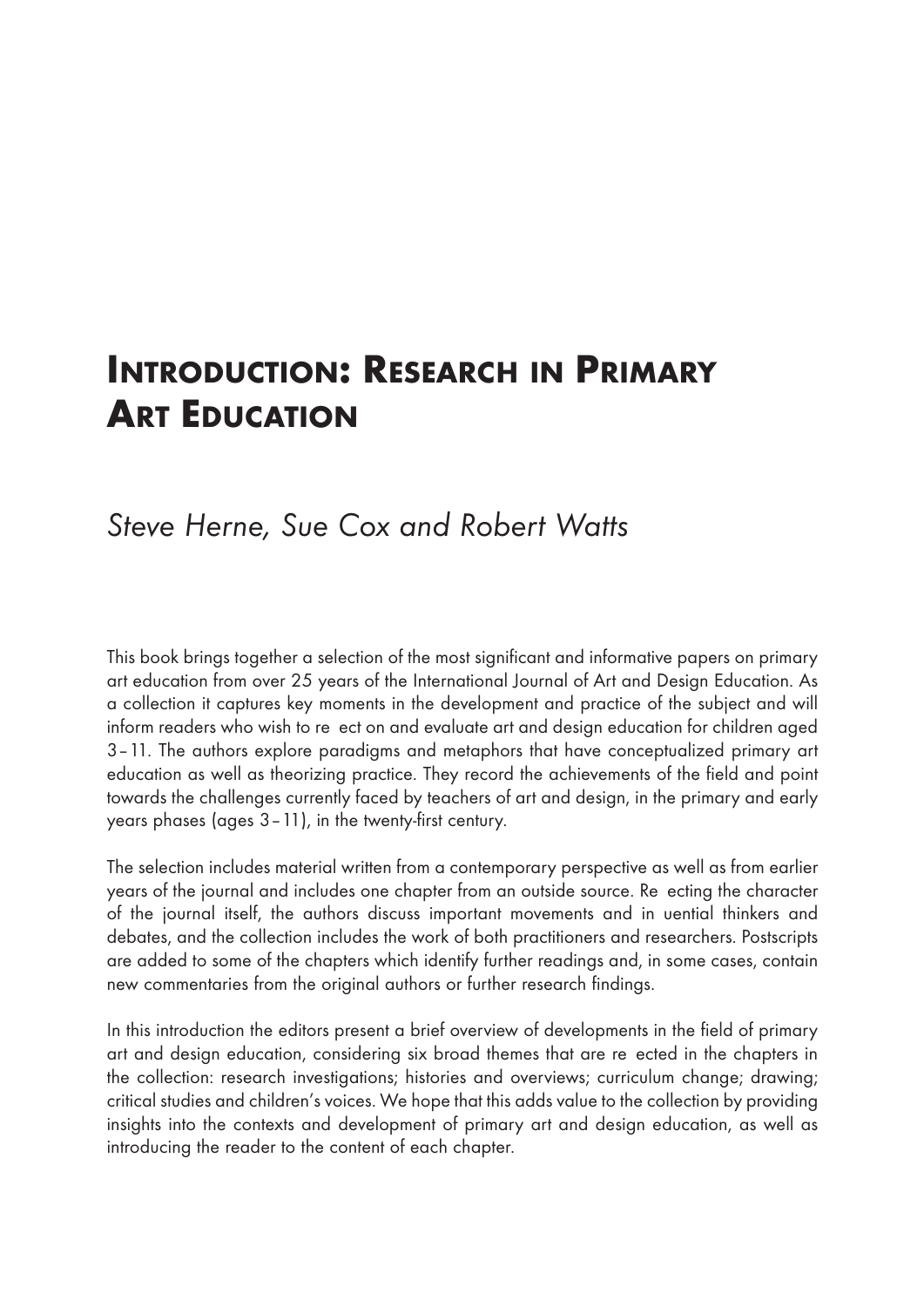We believe that the collection will be of relevance to reective practitioners who wish to develop their art and design teaching or subject leadership. Students embarking on teacher education courses will find this a valuable and readable resource which will support the development of their pedagogical thinking and evaluation of classroom practice. Beginning, developing and experienced researchers in the field will find this collection and its new material essential reading and an ongoing source of reference.

## **Research investigations**

The intended readership of this collection includes teachers in primary schools with a particular interest in art and design. Few would consider themselves specialist teachers of art and design and most are required to teach across the whole of the primary curriculum. Yet many teachers are involved in some kind of research into their practice as a teacher of art and design, which entails re ection on the outcomes in their classrooms as well as challenges to their preconceptions and assumptions.

The decisions that teachers make, whether based upon established strategies for teaching and learning, for observing pupils, or for behavioural management, are arguably often informed by research, however informal, into their own or colleagues' practice. And while the concept of research may sometimes seem remote from the pressing and practical problems faced by teachers on a daily basis, informal research essentially underpins the practice of teaching and forms the foundation for change and evolution across the education system. The vast majority of this research may go unrecorded and unnoticed by all but the handful of people directly affected by it. Experiences that could potentially be shared and discussed with colleagues pass quickly in the classroom and opportunities to pause and re ect may be rare. Rarer still may be those occasions on which teachers are able locate these experiences within the broader context of educational research and debate.

Engaging with research offers teachers opportunities to link theory and practice in art education. As Gillian Figg observes in Chapter 5 of this collection, 'To be a practising teacher who is simultaneously involved in research is a chastening and enlightening experience and injects a strong sense of realism into curriculum theory.' Whether carried out recently or decades ago, whether located in a similar context to the teacher's own experience or in a contrasting environment, research can enable teachers to make connections between their own practice and that of other educators, to raise questions about situations they encounter in the classroom and to illuminate key aspects of their own practice.

Conversations with primary teachers with a specialism in art, craft or design reveal that they often invest more energy in developing their teaching in areas of the curriculum other than their specialist subject. Many talk of a slow shifting of identity from being an artist, to an artist who teaches, to a teacher who makes – or used to make – art. One response to this issue has been the emergence of the Artist Teacher Scheme in the UK, which is an expanding professional development programme for teachers and lecturers in art and design and gallery educators. 'The scheme works on the premise that teachers' personal development as artists improves their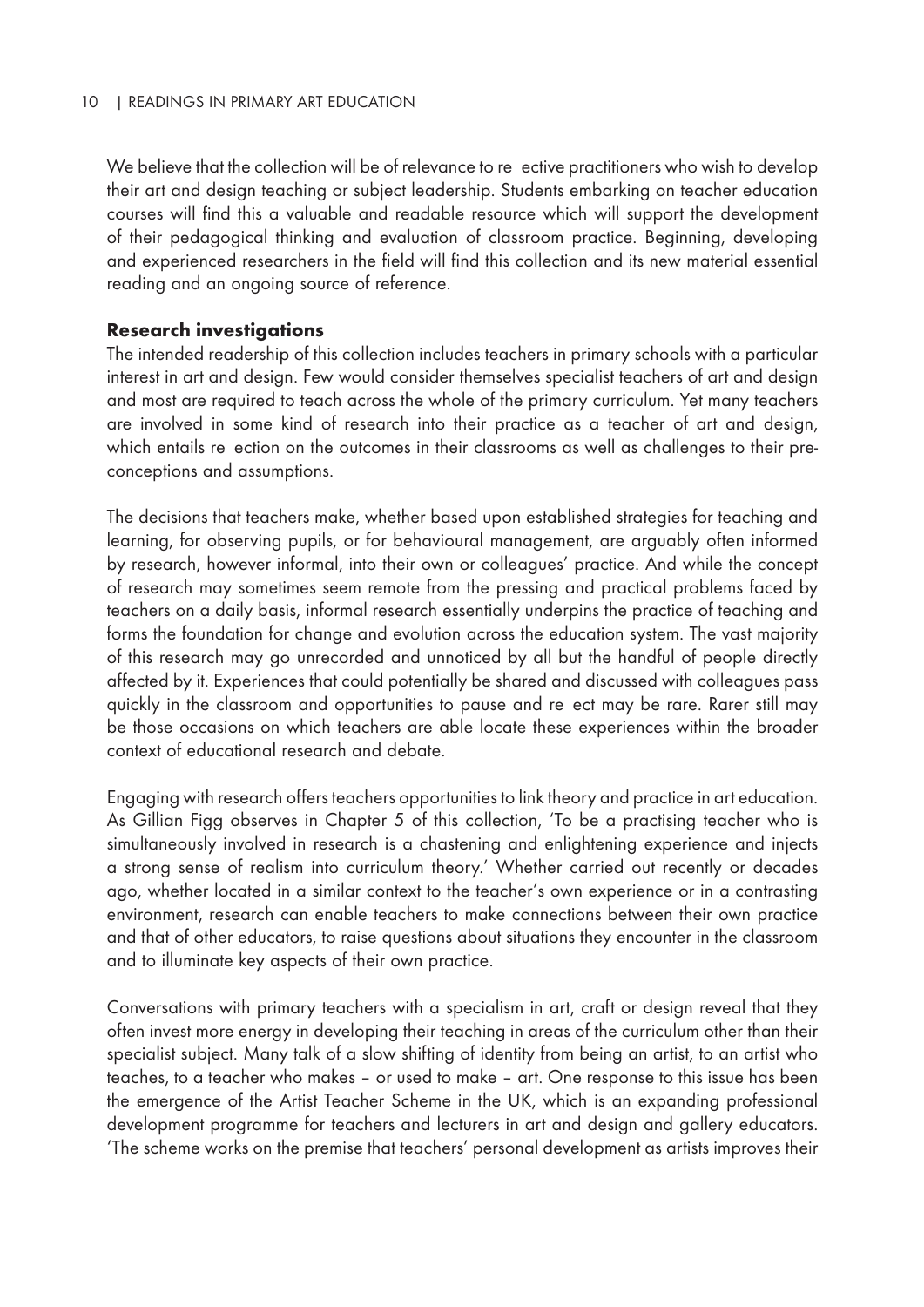effectiveness as teachers and, as a result, their students' learning and creativity' (Arts Council England 2008; NSEAD 2008). Re ecting on personal art production in relation to pedagogic issues is one approach to research; engaging in classroom-based action research is another.

The motivation that has driven many of the authors in this collection to initiate, write and publish their research frequently stems from their own experiences in the classroom, either as an observer or as a practitioner of teaching and learning in art and design. 'As a newly qualified teacher', writes Anthony Dyson in one of the earliest articles in the collection (Chapter 13) 'I was vaguely aware of a dilemma…I could at that time scarcely analyse my difficulty: now I think I see what it was.' Similarly, Dennis Atkinson recalls in Chapter 9 how 'as a teacher I remember being worried by theories of drawing development in children which appeared to suggest that this process was a hierarchical progression, evolving through predictable stages', highlighting the origins of a number of re ective research pieces exploring children's drawings, including the paper presented in this collection. Angela Martin was a primary teacher at the time of the publication of the paper included here (Chapter 18), which reports on one of three action research projects in which she worked alongside colleagues with the aim of broadening teachers' perspectives on approaches to teaching art. 'I knew from looking at the results of short-timed art lessons that there was a lot of talent bubbling below the surface,' she writes, 'I was sure that given the right workshop atmosphere, exciting media and enough time to develop ideas and a creative response they would surprise everyone.'

Whatever the origins of the research, its publication can, in turn, enable other practitioners to raise questions about situations they encounter in their own classrooms and can illuminate key aspects of their own teaching. Through analysing and documenting their own experiences through research, such practitioners can themselves contribute to the body of work in the field.

## **Histories and overviews**

In the introductory paper in this collection (Chapter 1), originally published in the first volume of the Journal of Art and Design Education in 1982, Geoffrey Southworth sets out to establish 'first principles' for art in the primary school. Growing out of developments in the 1970s, the paper presents us with a conception of the subject that will seem familiar to many readers. The continued debates, analysis and curriculum development in the UK eventually led to the first English National Curriculum for Art, published in 1992 (DES 1992) which re ected many of the ideas explored as well as introducing newer approaches and emphases. The changes in the subject over these years demonstrate close parallels in the curricula of other countries that make up the UK, Scotland, Wales and Northern Ireland, as well as broader parallels with developed and developing countries around the world. Recognition of the wider international debate was re ected in 2000 when the journal changed its title to the International Journal of Art and Design Education (iJADE). More recently, the complete back catalogue of iJADE has become freely available on the Internet to members of the National Society for Art and Design Education (NSEAD) and to readers in subscribing academic libraries around the world.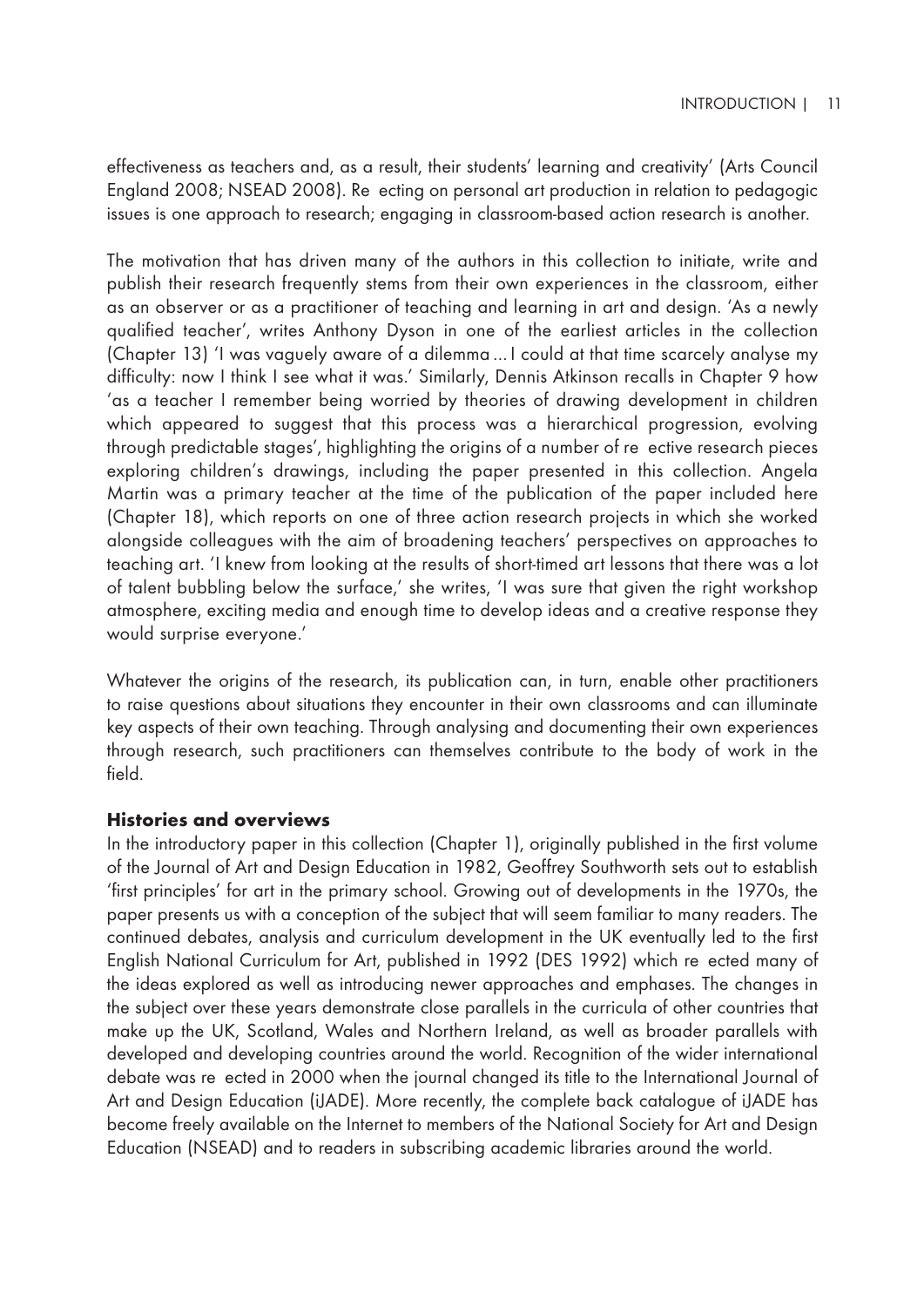Those looking for a concise overview of the historical development of art as a subject in the primary phase will find Hallam, Lee and Gupta's account a useful starting point (Chapter 4). This identifies three dominant rationales for art education from the nineteenth century to the present day, starting with the Victorian conception of art as a skills-based subject taught by expert teachers, involving publicly-recognized standards regarded as useful in the development of a skilled workforce and well-designed saleable products. The authors proceed to identify a second rationale in the early twentieth century with the recognition of 'child art' and a paradigm shift towards a child-centred approach based on the principles of Rousseau. In this conception, the teacher assumes the role of facilitator for the competent child's developmental and expressive journey of self-realization. The prominent Austrian artist and educator Franz Cizek is identified as the prime mover and advocate of this approach; however, the British art educator, Marion Richardson, also has a strong and equal claim as an original thinker and innovator in Britain, as Bruce Holdsworth (Chapter 3) argues convincingly. Indeed, those looking for a heroine and inspiration for art in the primary phase would do well to study Marion Richardson's theories and practice, as she prefigures many important approaches and ideas with which we are familiar today. Her work has a depth and breadth that is far from some of the shallow caricatures of child-art that have often been used to justify curriculum change. In recent correspondence with the editors, Holdsworth writes:

I stated in my research that she was misunderstood and her in uence on art education has been underestimated. I believe that her findings were fundamentally original and related to Art in a way that much art teaching has not been. Her definition of art education was based on the idea that all real art, including art by children, is produced when the idea in the artist's mind is so strong that there is a compulsion to express it, whether this is a thought, feeling, memory, description derived, observed or whatever. Surely this is right and, if her ideas are properly understood, then must be relevant today.

The emergence of Child Art and The New Art Teaching in the early Twentieth Century (Macdonald, [1970]2004) is now relatively easy to identify and conceptualize as we are distanced from it by time; however, the more recent past is less clear. Hallam, Lee and Gupta focus on the role of the teacher in their account of three rationales, while another valuable approach is to look at how the identity of the child or learner is conceived in different pedagogical theories and practices. Sheila Paine (Chapter 8) explores this in relation to the teaching of drawing, and readers will find further discussion of the emergence of child art and consequent approaches. Although she limits the identification of conceptions of the child to one source, she provides a valuable starting point for further research.

A distinct period of activity, debate and curriculum development between the late 1960s and early 1980s can be identified under the banner of 'Visual Education'. At secondary level and in art schools a strong in uence was the Basic Design Movement, itself strongly in uenced by the developments of the Bauhaus in Germany between the wars (Macdonald [1970]2004; Sausmarez [1964]2007). This led to the development of integrated design departments and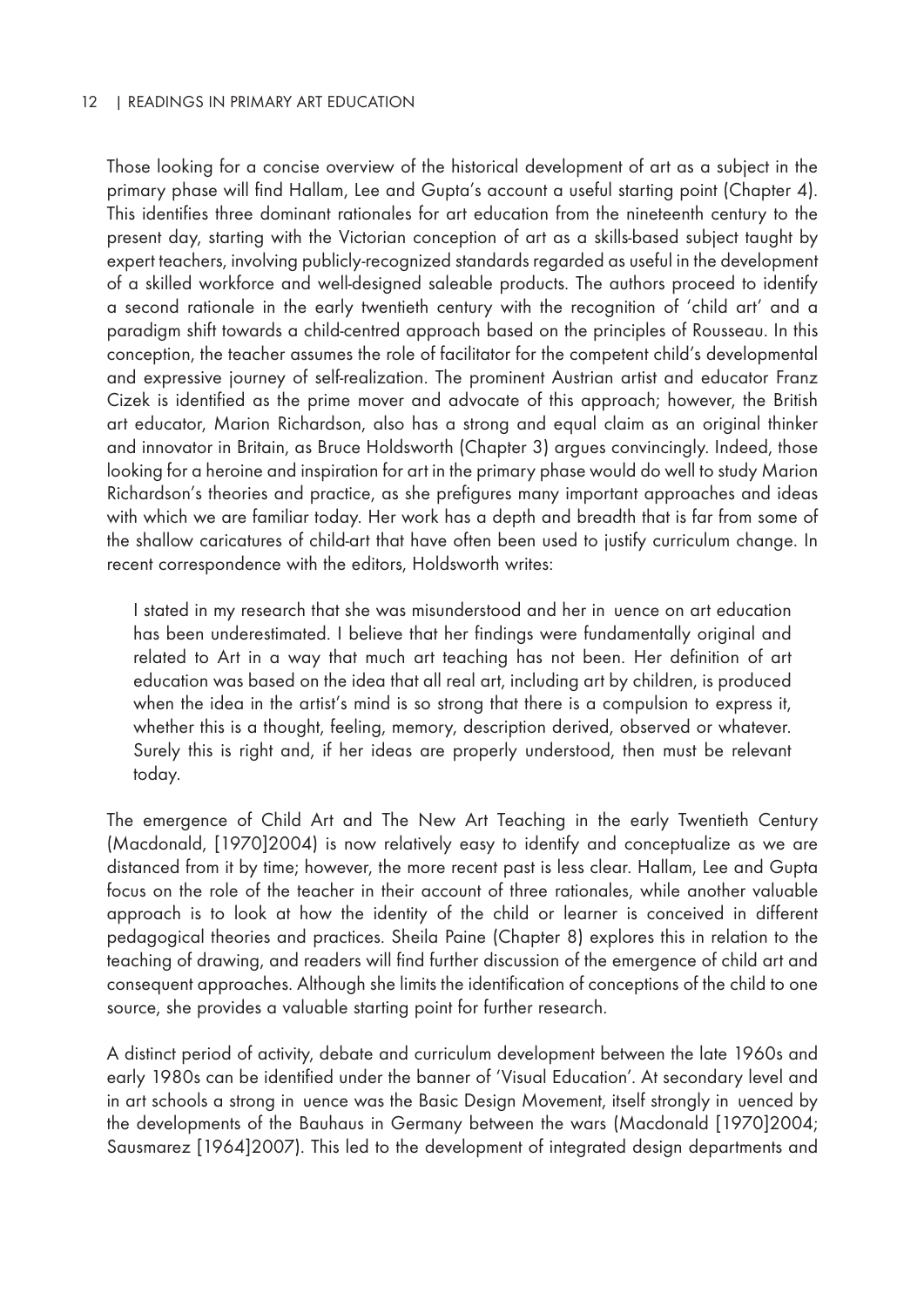the birth of the new subject 'Craft, Design and Technology' in British schools. However, in the primary phase, the principles outlined by Southworth were more representative and the programme described by Gillian Figg in Chapter 5 gives a good example of the approach in practice, with its emphasis on drawing, direct experience, visual resources and working in depth with materials and techniques. 'Close observation' became a common focus in UK primary schools, re ecting the era of primary education that had been in uenced by the Plowden Report (CACE 1967). At this time, working from the child's first hand experience was a key principle of primary practice for many teachers.

In the same period, drawing on the expressive conception of art education associated with the child art revolution, writers and educators such as Robert Witkin and Malcolm Ross were interested in putting education in the affective domain – the education of feeling – on a sounder theoretical basis. Frank Dobson and David Jackson (Chapter 2) give an account of Witkin's ideas and approach and argue for a more systematic approach to planning, continuity and progression. They analyse some of Witkin's concepts and illustrate his theoretical stance with an interesting sequence – a scheme of work carried out with some success with small groups of primary school children. The chapter describes the process of translating experience and feelings through media into symbolic form through a series of approximations to develop 'affective schema'. Witkin's concepts were in uential and stimulated further debate. The strong feelings engendered can be felt in a critical review written by Alan Simpson and published in a later edition of the journal (Simpson 1984). The ideas, however, find an echo with a more contemporary concern with the development of 'emotional intelligence' (Goleman 1995). Dobson and Jackson also illustrate how an educational theory, a pedagogy, can be translated into experimental practice or a case study and, as such, can be grouped together with a number of other chapters, (5, 6, 10, 13, 17, 18), which contain experimental schemes of work constructed from a theoretical perspective to explore the translation of theory into practice.

Gillian Figg's chapter demonstrates another feature of the period: the motivation to analyse the essential elements, or domains of the discipline of art education. This can be seen as part of the Modernist project to refine disciplines and reveal their essence. In another paper not included in this collection (Figg 1989), she researches the variety of curriculum models derived from the literature, taking as her starting point Herbert Read's model from his iconic book 'Education through Art' (Read 1943).

Prefigured by Read's ideas, the period from the early 1980s through to the 1990s saw the development and then mainstreaming of art appreciation / art historical / critical and contextual studies as a partner to the existing emphasis on practical, expressive art making, experimentation and visual enquiry that had characterized the subject. In uential art and design educators such as Rod Taylor (1986, 1991) helped to foreground the ways in which the inter-relationship of these two aspects might be achieved and the Drumcroon Education Art Centre set up by Taylor became a agship for such developments in the UK. This additional focus was enforced by legislation or adoption of national or official state curricula in countries around the world and we can conveniently refer to it as the Critical Studies movement. Just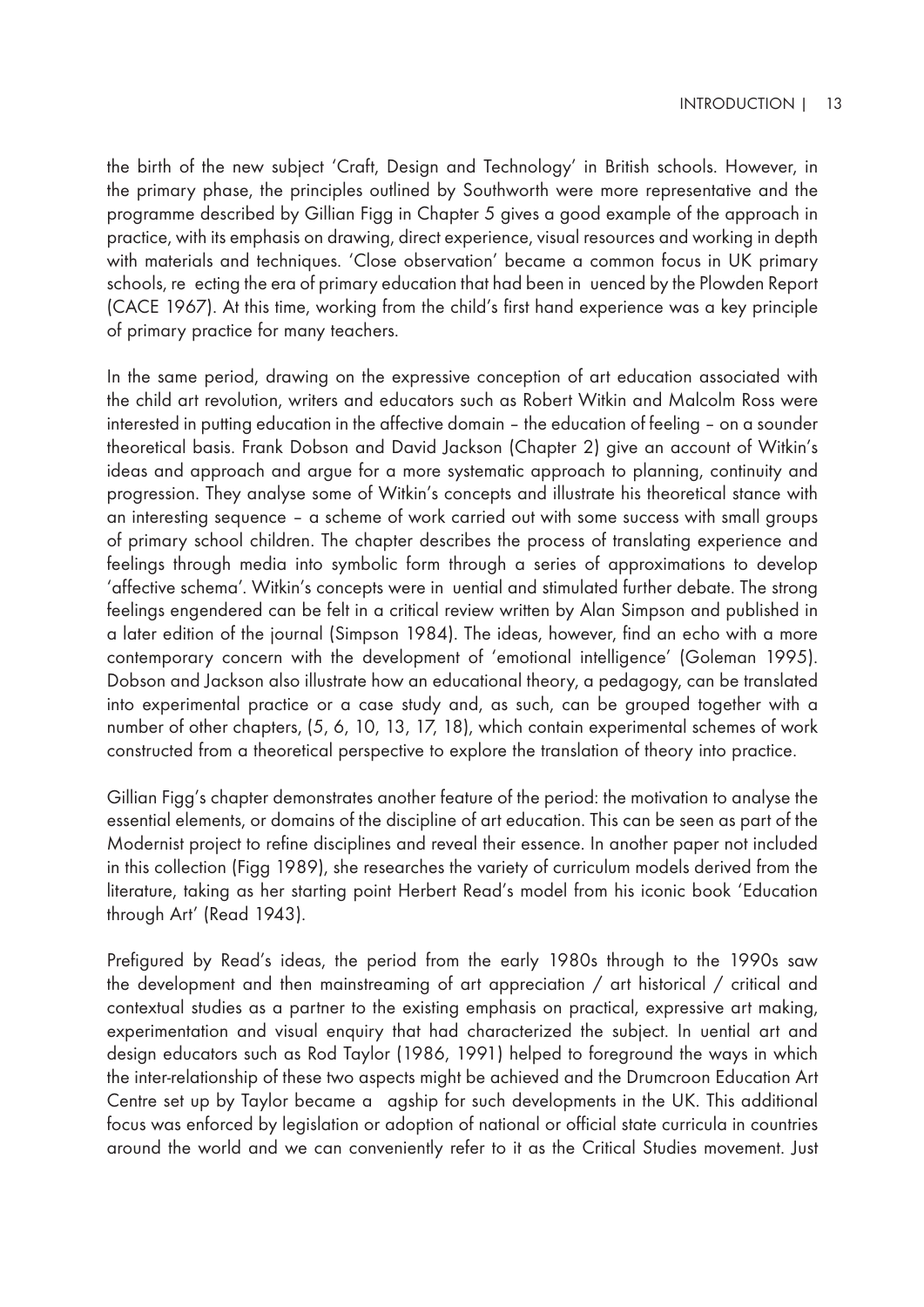as the Visual Education approach had been spread in the UK by reports from the Schools Council and a cadre of Art Advisors in the late 1970s and early 1980s, existing and newly appointed advisors spread the Critical Studies approach from the mid 1980s through to the introduction of the National Curriculum in 1992 and beyond. This focus on the broader knowledge-base of art and design was seen at the time, by some writers, as a new opportunity to engage primary teachers with the seriousness of the subject. Barnes (1989), for example, recognized the potential for promoting quality teaching with real educational value that would replace superficial conceptions of art and design in the classroom. Although not included in this collection, Barnes' argument may still be relevant today for those who have seen primary art and design once again becoming marginalized, in England at least, by the 'core subjects' of Literacy and Numeracy.

It is arguable that primary art and design educators are beginning to engage with a further paradigm shift and metamorphosis of the subject as the effects of new media, globalization and post-modernism in uence theory and practice in the twenty-first century. In this collection, the theme of new media is taken up by John Matthews and Peter Seow in their chapter 'Electronic Paint: Understanding children's representation through their interactions with digital paint' (Chapter 19). These authors discuss their observations of children's use of an electronic paintbox and interactive devices, and show how children's development is in uenced by the medium of representation itself.

The current primary curriculum review in the UK (Rose 2009) has revealed a move away from the strong subject boundaries that were re-established in primary schools in the 1990s, following the publication of what became known as the 'three wise men' report (Alexander, Rose and Woodhead 1992). A new model, favouring creativity, integration, cross-curricular approaches, and curriculum design based on areas of learning is emerging. Breaking down traditional subject divisions allows for a conception of thinking and learning across the arts as whole, but in different 'modes' of representation, re ecting the recent emphasis on 'multimodal literacies' (Kress 1997). In the field of art education there is a growing recognition of the socially-situated context of learning, identity and knowledge construction, drawing on the legacy of Lev Vygotsky, social constructivism and discourse theory (e.g. 'communities of practice', see Lave and Wenger 1991, Wenger 1998). Two publications stand out in the art education field that help to define the current paradigm – what we might call, for want of a better name, 'postmodern art education'. These are, Postmodern Art Education: An Approach to Curriculum (E and et al. 1996) and 'Directions' (iJADE 1999).

Hallam, Lee and Gupta offer a particularly useful 'Foucauldian' approach to the analysis of educational movements or documentation, through close attention to the associated 'discourse', the surrounding writings, artefacts, ideas, characteristic arguments, rationales, approaches, pedagogy, power relations and practices of particular movements. They show how, once these have been identified, it is possible to deconstruct the strands of differing in uences, the 'archaeology' of ideas, that inform a document like the English National Curriculum. This could be an approach the reader may bring to many of the chapters in this collection, containing as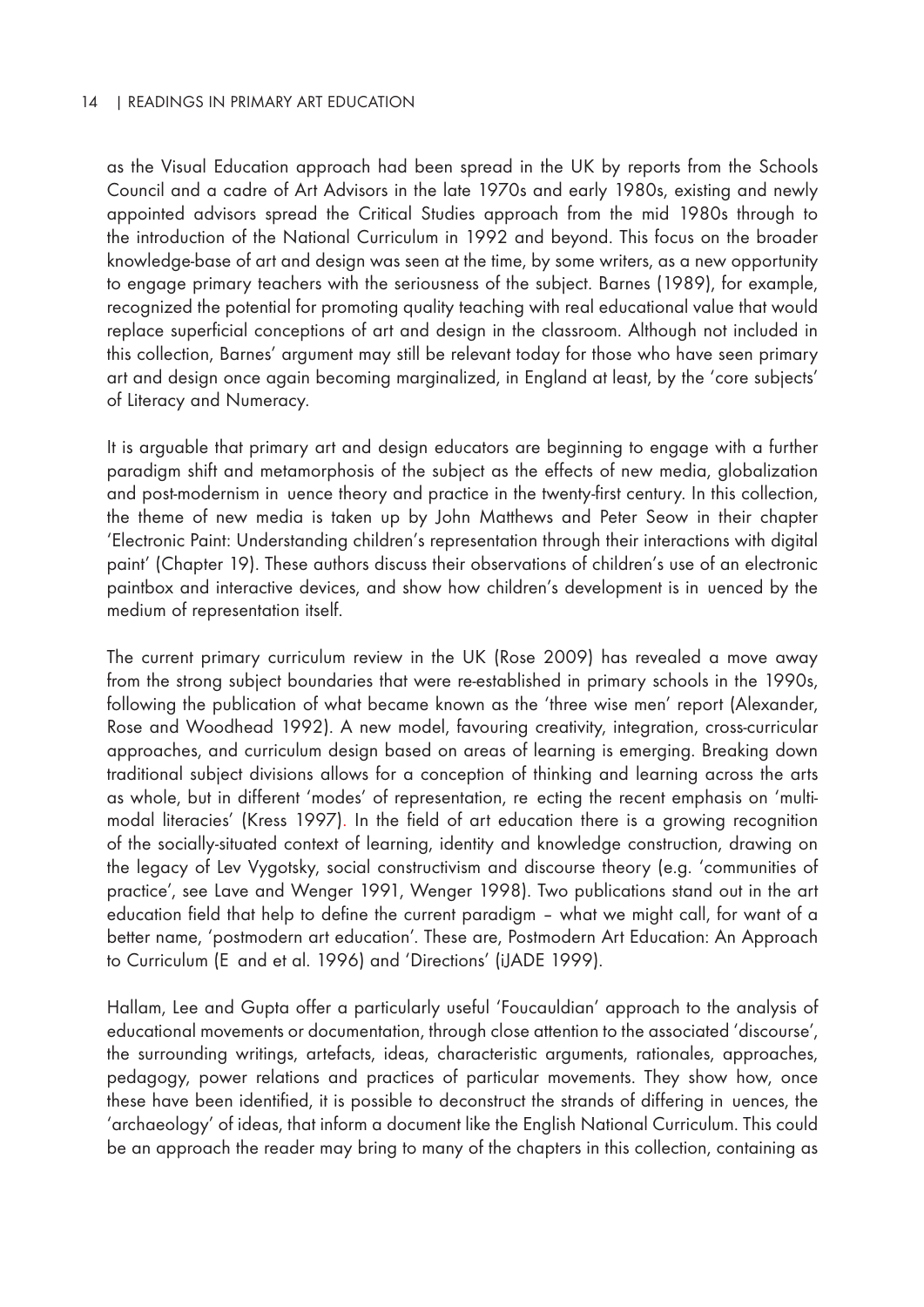they do both a avour of the dominant ideas and pedagogical approaches of their time as well as potentially important messages relevant to today.

## **Curriculum change**

The International Journal of Art and Design Education has often published papers which advocate, question or chronicle curriculum change and which respond to the competing in uence of changing pedagogy and official curriculum initiatives. Margaret Payne (Chapter 6) explores the principles of Friedrich Froebel, who established the foundations of the modern early years curriculum, and from whom comes the term 'kindergarten'. Writing in 1993, the year after the introduction of the English National Curriculum, Payne explores the possibilities of developing a project which re ects Froebelian philosophy while interpreting the requirements of the new programmes of study. Moving on to a later period in the UK, in a scenario familiar from an international perspective, further curriculum change was brought about by a pendulum swing back to a utilitarian focus on Literacy and Numeracy from a more liberal concept of a broad and balanced curriculum that included a shared focus on a rich range of subjects. This moment is explored in Steve Herne's (2000) paper (Chapter 7), chronicling both the achievements of curriculum development in the preceding years and some of the damaging effects of the consequent change in emphasis. Perhaps more optimistically, in Chapter 16, Mary Fawcett and Penny Hay document a carefully crafted curriculum development project, inspired by the approach to education and the creative arts in early years settings in Reggio Emilia, Northern Italy. The approach in Reggio continues to have international impact for curriculum change through international conferences, touring exhibitions, invitations to visit schools in the area and has become an iconic paradigm for the potential of art and design to permeate and enrich children's learning and experience across the whole curriculum.

## **Drawing**

There are several chapters in this collection that focus specifically on children's drawing, and others that make reference to it. Children's early mark making is of particular significance to art educators in the primary phase. It signals the beginnings of the child's representational activity in one of its many forms. In giving meaning to marks made with any medium on any surface, the child begins to engage with the representational potential of the visual and the tactile. Several authors in this collection treat the relationship between children's early drawing and the field of human endeavour that we call 'art and desian' as problematic. Shelia Paine (Chapter 8), Dennis Atkinson (Chapter 9), Angela Anning (Chapter 11) and Sue Cox (Chapter 12) analyse children's mark making in ways that disrupt some long-held assumptions about drawing as an activity. These arise from predominant, culturally specific, conceptions within art and design. Each of these authors see children's mark making in terms of children's wider concerns. In particular, this brings into question some conventional ideas about drawing, derived from the perspectival tradition, that have had a very strong in uence on the interpretation of young children's drawing activity. These authors challenge the narrow conception that drawing is 'a means of depicting objects in the world, prioritising what is presented to the eye of the viewer situated in a fixed position at a particular moment in time.' (Cox, S. p. 186) As Atkinson suggests, 'The notion of depicting the world from a fixed viewpoint, assumed by linear perspective, is an abstract idea which imposes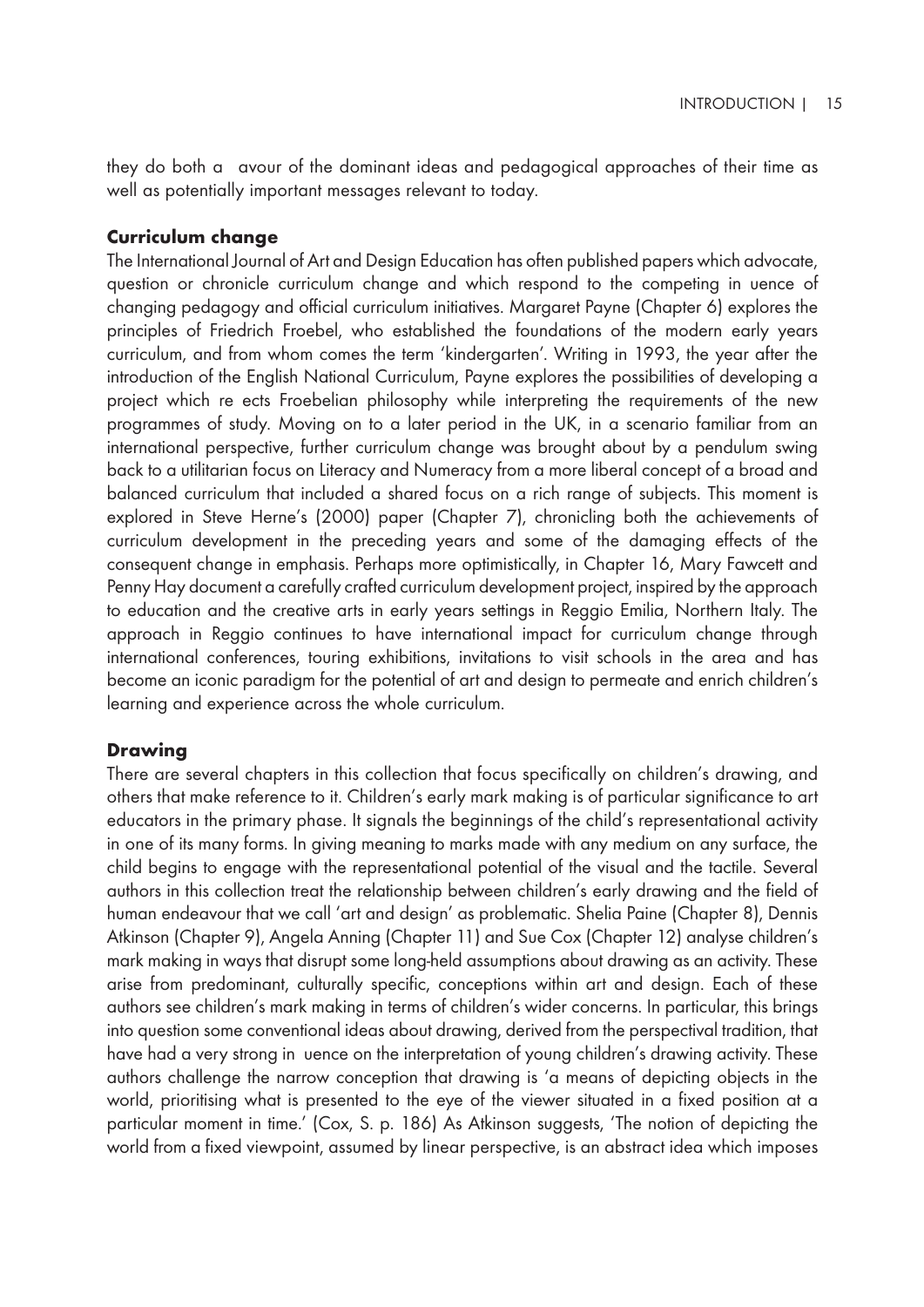a severe reduction upon experiential orientations to our world, despite its usefulness in certain circumstances.' (Atkinson p. 145). In locating drawing in the alternative context of children's own concerns and intentions as they begin to make sense of the world, all four authors provide a critical perspective, in different ways, on established theories of drawing, learning, and learning to draw.

Both Sue Cox and Dennis Atkinson explore the challenges to those theories that characterize children's drawing development in a series of stages. These stage theories are shaped by the assumption that visual representation is synonymous with perspectival representation or an unproblematized notion of 'visual realism', and that 'development' can be neutrally described as the path towards this end point. In looking at drawing from the point of view of the child – as a process that the child undertakes for his or her own purposes – both authors draw on the in uential work of John Matthews (1984, 1986, 1988, 1999, 2003). Dennis Atkinson explores the early eclectic use of drawing and the inhibiting effect of the traditional paradigm on this functional variety. Sue Cox similarly analyses the range of representational purposes in children's drawings and goes on to illustrate their recognition of both the power of drawing and their own power to control it. In the context of the interactive and communicative practices through which children's thinking develops, she argues that it plays a crucial role, amongst other modes of representation, for children in their making of meaning. Drawing, for children, is an intentional and constructive process: thinking in action in a socio-cultural context. There are implications for teachers and educators in both these authors' accounts. Atkinson discusses the significance of his argument for assessment – the traditional view that 'assumes a hierarchical progression from simple to more complex stages' becomes inadequate in the face of the variety of functional significance that drawing can have for the child. He argues for sensitivity to the uses to which children put their drawings. Cox's account implies that teachers' responses need to take account of children's purposes and intentions in the context of 'multi-modal' (Kress 1997) communicative practices, rather than attending to drawings as end products.

Angela Anning focuses more directly on the role of teachers, looking at the in uence of 'more experienced others' (including significant adults) in the drawing process. She, similarly, sees drawing as a mode of meaning-making that takes place in specific socio-cultural contexts, and explores the 'communities of practice' (Lave and Wenger 1991) in which children draw. She focuses specifically on the contexts of home and school, discussing a longitudinal research project that investigated young children's emergent drawing in these settings. In adopting a theoretical perspective, she acknowledges that children's drawing practices are shaped by interactions with others. Anning shows how these were distinctive in the two settings and how the children tried to make sense of the continuities and discontinuities between the contrasting cultures of home and school. She also demonstrates how teacher interactions and interventions re ected a restricted and restrictive agenda, with children having 'increasingly limited opportunities to choose the content and style of drawing', (Anning, p. 182) whilst, at home, they were 'persisting with trying to make sense of the world and their place within it through self-initiated drawings' (op.cit. p. 181). The discussion resonates with Dennis Atkinson's and Sue Cox's concerns that conventional views of drawing can have a narrowing effect.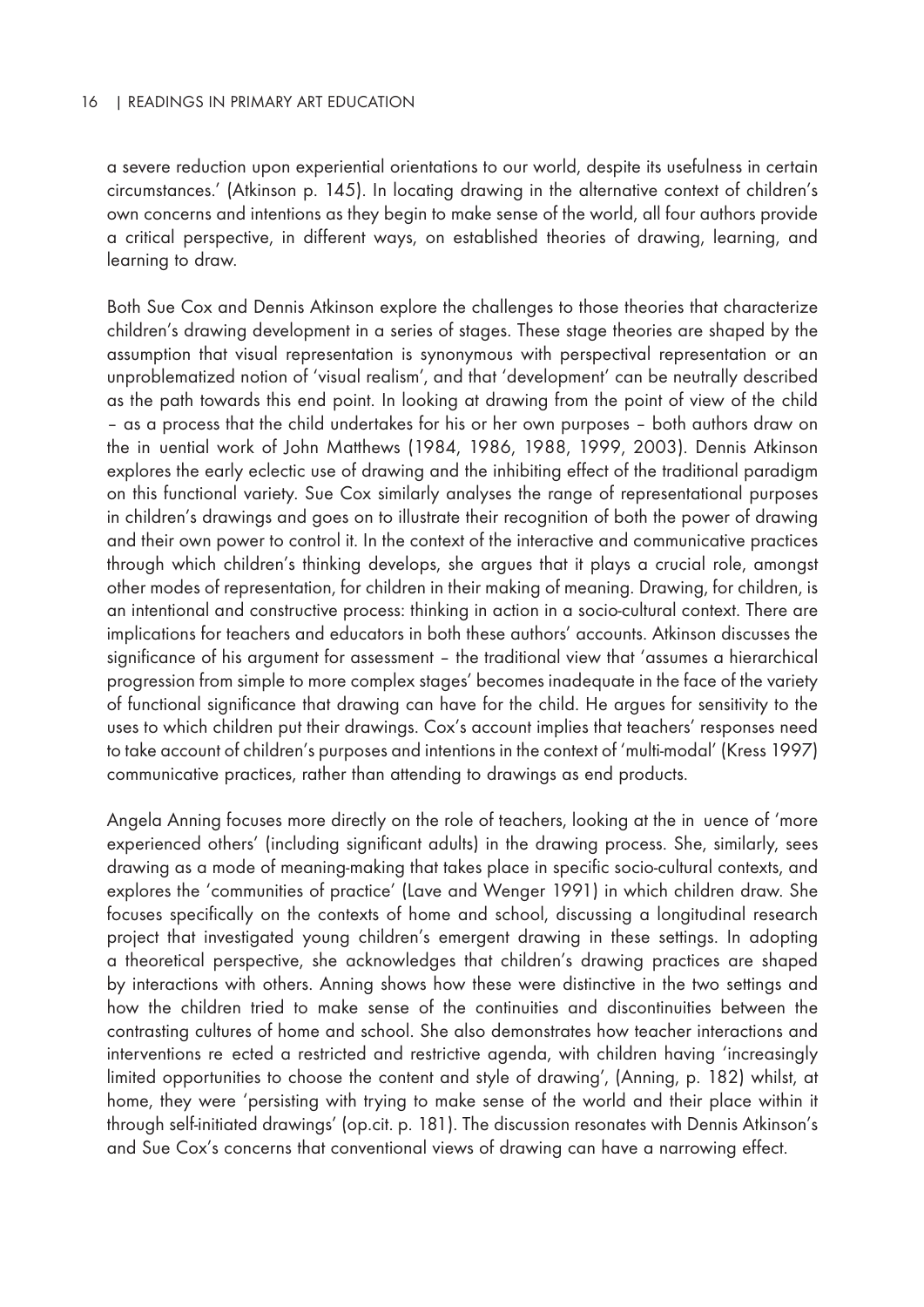Maureen Cox, Grant Cooke and Deirdre Griffin (Chapter 10) start from a position that is echoed by Anning – that drawing activity has a low status in school settings and suffers from lack of appropriate adult intervention. They are critical of notions of art as self-expression that result in children being given no support beyond the provision of materials and some sort of stimulus. In this, their position is in some ways similar to that of the other authors in that they too look much further than 'self-expression' in exploring the significance of children's drawing and the implications for the practice of educators. Similarly, they too argue that drawing in a realistic way is not necessarily '"the correct way" to draw or indeed the only way to draw.' (Cox, Cooke and Griffin p. 154) On the basis, however, that it is one way to draw, and, arguably, enables practising artists to explore alternatives, they argue for tuition in this kind of drawing. In this respect, perhaps in contrast to the other authors, they are engaging more directly with drawing within the traditions and conventions of 'art and design'. They discuss a teaching approach that models the process of drawing, in which the way a drawing is approached is 'negotiated' between the child and the teacher and shows the improvements made in the children's ability to depict objects in a life-like way.

## **Critical Studies**

'Critical Studies' is shorthand for the approach to the Art and Design curriculum which balances the practical, expressive and meaning making art production of learners with a complementary study of art history, art criticism and aesthetics (Dobbs 1992) or as others have put it, art appreciation (Robinson 1989). This means that children are engaged in looking at, and responding to, art, design, craft or, more generally, visual culture, alongside their practical creative activity. In the early stages of the introduction of this approach in England, Wales and elsewhere, a number of issues were thrown up, such as access to the real artefacts as opposed to reproductions; issues of integration of critical study into the productive creative process; and issues of choice, cultural perspective and power and the agency of the learner in relation to interpretation.

Anthony Dyson's chapter (Chapter 13) challenges head on the child-centred notion that children need freedom from adult in uence and proposes 'copying', including replicating, emulating, reproducing, interpreting, as a most fruitful form of note taking. He goes on to explore the qualities of originals and reproductions, chronology, comparative study and the 'gallery visit'. Norman Freeman (Chapter 14) explores art learning from a developmental perspective and theorizes the pictorial reasoning of children and their concerns about truth and fact, artefact, beauty and significance. In a contemporary postscript, he identifies the further work that has been done in this field and includes signposts to further reading.

Tara Page and colleagues (Chapter 15) document a cross-phase research project that explored teachers' use of, and children's learning through, contemporary art practices. Representing a triangular relationship between school, gallery and researchers, these authors introduce the theme of museum and gallery education to this collection, alongside the notion of the teacher as an active curriculum developer and researcher. The project responded to the findings of earlier research in the UK (Downing and Watson 2004) that the range of artists and types of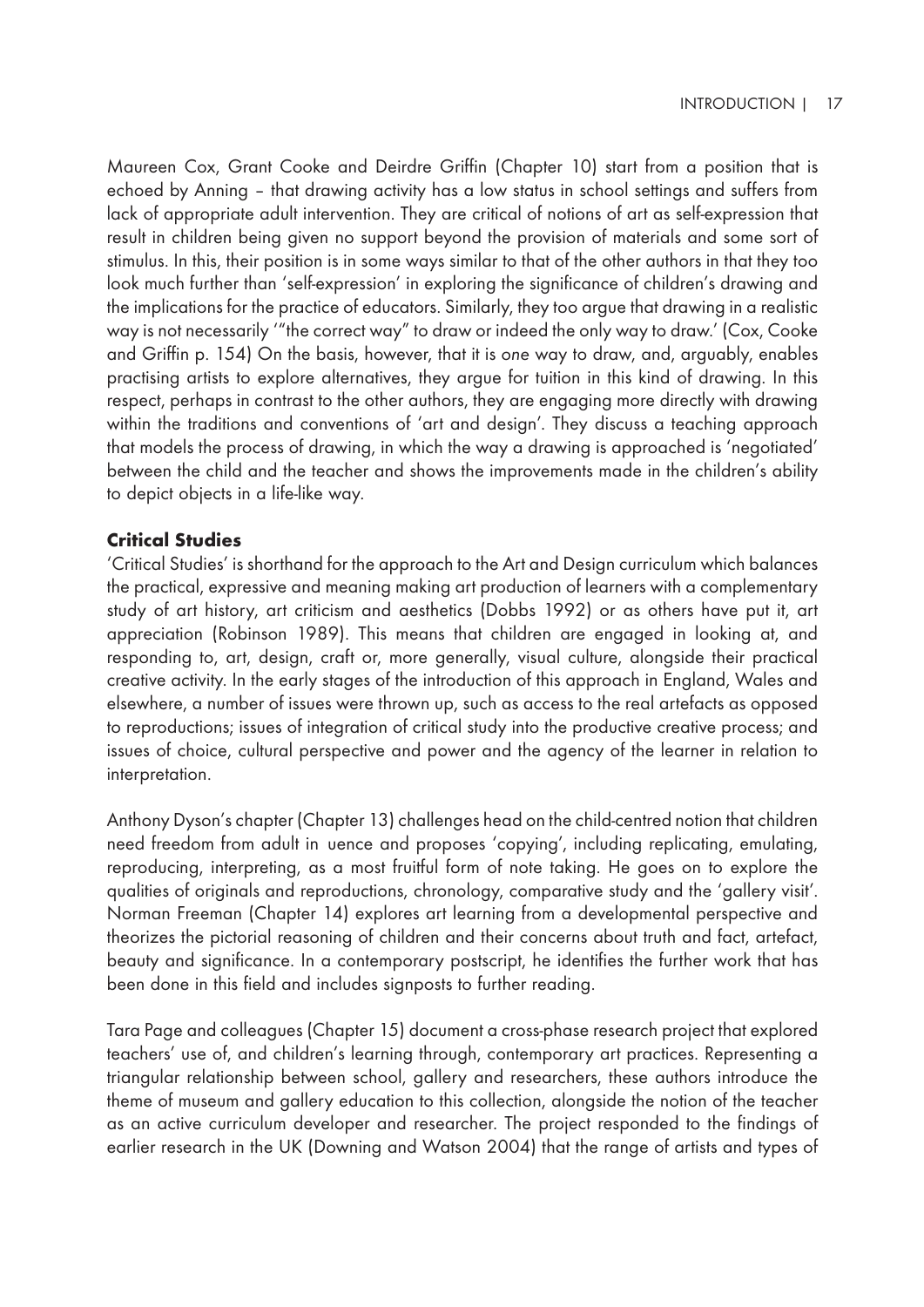work studied in schools is limited in terms of chronology, cultural context, ethnicity and gender, focusing mainly on early twentieth century Western painting and sculpture, and proposed new understandings of the learner, the teacher, process and product. If access to real artefacts is important, then alongside museum and gallery education, the notion of Artists in Schools (Sharp and Dust 1997) is also gaining ground. Fawcett and Hay's chapter (Chapter 16) represents this theme in the collection through their presentation of the principle and practice employed in Reggio Emilia of employing an artist-in-residence (Atelierista) in every preschool.

## **Children's voices**

Children's voices provide a valuable source of data for several of the chapters included in this collection. The tendency for children to express themselves directly enables several of the authors to inject into their texts a freshness of language that can sometimes become lost beneath the surface of academic writing. 'I don't think it's a good idea to be told what to do,' says Kirsty, one of sixteen 10-year-olds surveyed by Gillian Robinson in Chapter 17, 'because when I start to draw I have a faint idea of what I'm drawing but then I just start building it up.' (Robinson, p. 256) Children's refusal to filter or moderate their responses for a specific audience means that their observations often carry a clear conviction. They also offer adults opportunities to reconnect with a state of mind that is increasingly elusive to grasp as we grow older, one in which, as another of Robinson's interviewees highlights, we focus without distraction on our own thoughts and ideas: 'being left alone and then closing my eyes and picturing something in my mind and then drawing it.' (op. cit, p. 256) Robinson's chapter explores the relevance of Roger Fry's theories on the value of modern art, children's art and on approaches to teaching art. 'In my mind's eye', observes one child, 'I think my art is good, even though other people don't think so' – a comment, suggests Robinson, that 'could appropriately have been made by Fry as he watched people's reactions to his first Post-Impressionist exhibition' (op. cit, p. 257).

There are other instances in which the juxtaposition of children's voices with those of art educators provides a glimpse of continuity and of shared ideals. Robert Watts carried out an initial small-scale survey of children's attitudes to making art while he was still teaching in a primary school, before expanding the research project with the help of a number of trainee teachers. The central feature of the resulting chapter (Chapter 20) is the analysis of the breadth of the range of children's responses to questions of why children and adults make art, providing evidence 'that young children are able to think re ectively about the value of art…and that teachers should have high expectations of their pupils' capacity for generating and sharing challenging concepts' (Watts, p. 298). Watts concludes with two quotations. The first is from Elliot Eisner: 'The arts celebrate multiple conceptions of virtue. They teach that there are many ways to see and interpret the world and that people can look through more than one window' – (op. cit, p. 297), while the second is from 7-year-old Immanuela: 'Art sometimes shows things from another way' (op.cit, p. 298). Immanuela may not be familiar with Eisner's work (Eisner 1972) but, should they ever meet, it's clear that they will share some common theoretical ground.

In the late 1990s, artist Rob Fairley took up temporary residence in Room 13, a classroom in Caol Primary School in Fort William, Scotland. As the residency came to an end, pupils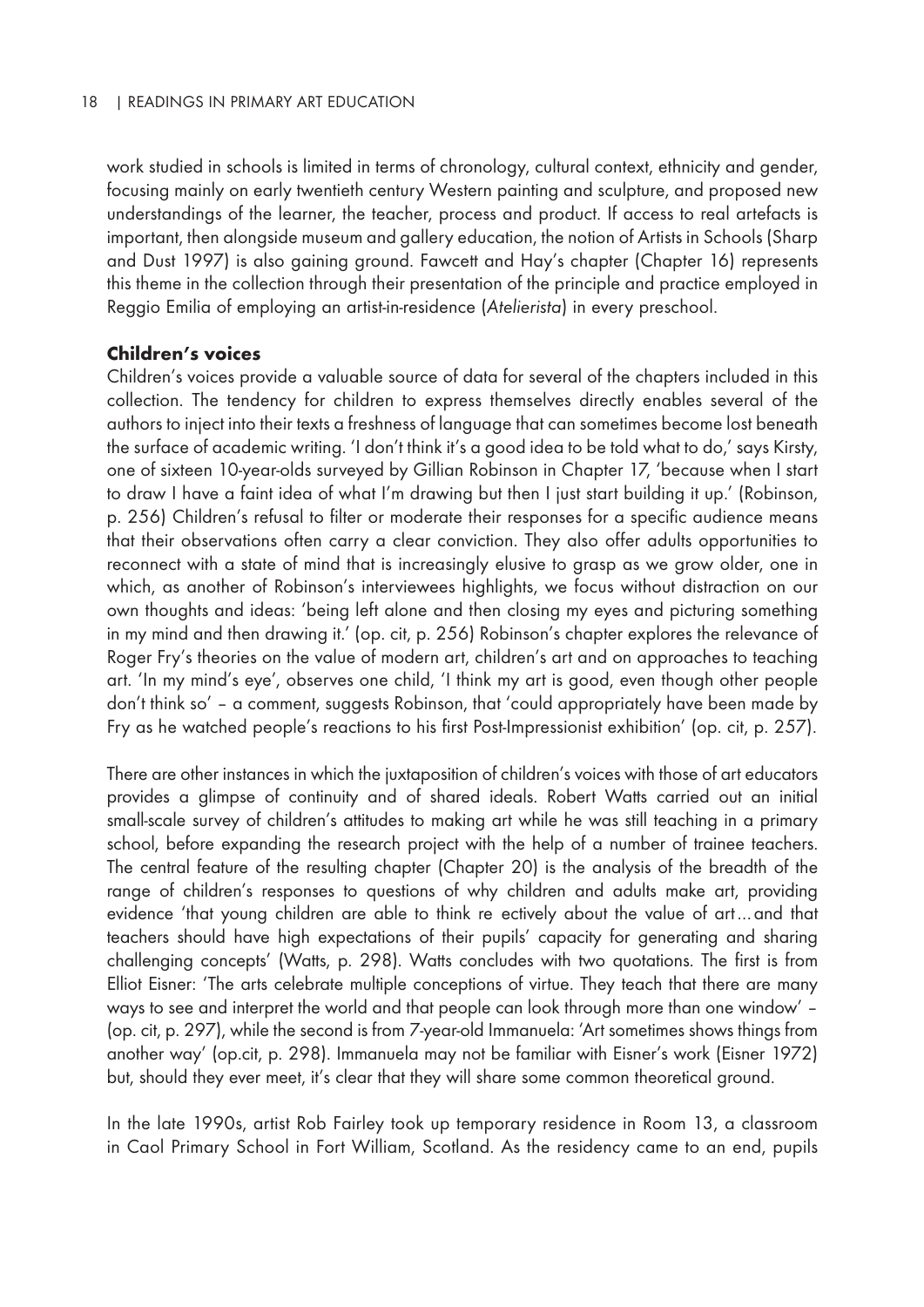wanted to know what they could do to encourage Mr. Fairley to stay. 'Pay me' was the reply, and the result was one of the most innovative primary art education projects of recent years. Pupils were permitted to abandon lessons in other subjects in order to work in Room 13, run along similar lines to a Fine Art course or artists' studios. Funding followed, and the project has since been extended across other primary schools in Scotland and beyond. 'Our approach is rooted in some very traditional ideas', explain the pupils on their website, '[t]he outcomes are simply a result of adult and younger artists working together in an environment of mutual respect, open communication and creative equality' (Room 13 2008). The project offers a unique and distinctive outlet for children's voices to contribute to debates around the philosophies of art education. An interview with pupils from Caol Primary School forms the final chapter (Chapter 21) of this book.

Finally, children's voices also emerge from this book through the range of illustrations included alongside the published papers. The International Journal of Art and Design Education has recently introduced colour images to its pages, with John Matthews and Peter Seow's investigation into children's use of ICT in art and design (Chapter 19) being one of several recent papers that have benefitted from this development. While the quality of some of the images that illustrate earlier papers in the collection may be a little inconsistent, this serves as a reminder of how new technologies have recently offered opportunities to develop a more thorough and representative record of children's artworks. These images present us with a vivid glimpse of art in primary schools, prompting us to re ect not only upon the practice of colleagues over the past 25 years but also on what further creative lines of enquiry those children went on to pursue.

#### **Conclusion**

The articles gathered for this collection will not only provide readers with an overview of issues and debates in primary art education over the past 25 years but also raise questions concerning how these issues will continue to be addressed in years to come. Each of the chapters raises issues for further enquiry that readers may wish to pursue. Maintaining a level of curiosity about one's practice as an artist, art educator or researcher is important, and the process of recording and sharing the results of investigations into that practice is something that the authors of the chapters in this collection have engaged with over the past 25 years. These chapters are representative of an evolving body of work that re ects the culture of primary art and design education during this time; the responsibility for maintaining and developing that culture in the future now rests with the current generation of readers, researchers and art educators.

#### **References**

- Alexander, R., Rose, J., and Woodhead, C. (1992) Curriculum Organisation and Classroom Practice in Primary Schools: A Discussion Paper, London: DES.
- Arts Council England (2008) http://www.artscouncil.org.uk/aboutus/project\_detail.php?sid=9&id=284 accessed 08.11.08.
- Barnes, R. (1989) 'Current Issues in Art and Design Education', International Journal of Art and Design Education Vol 8: 3.